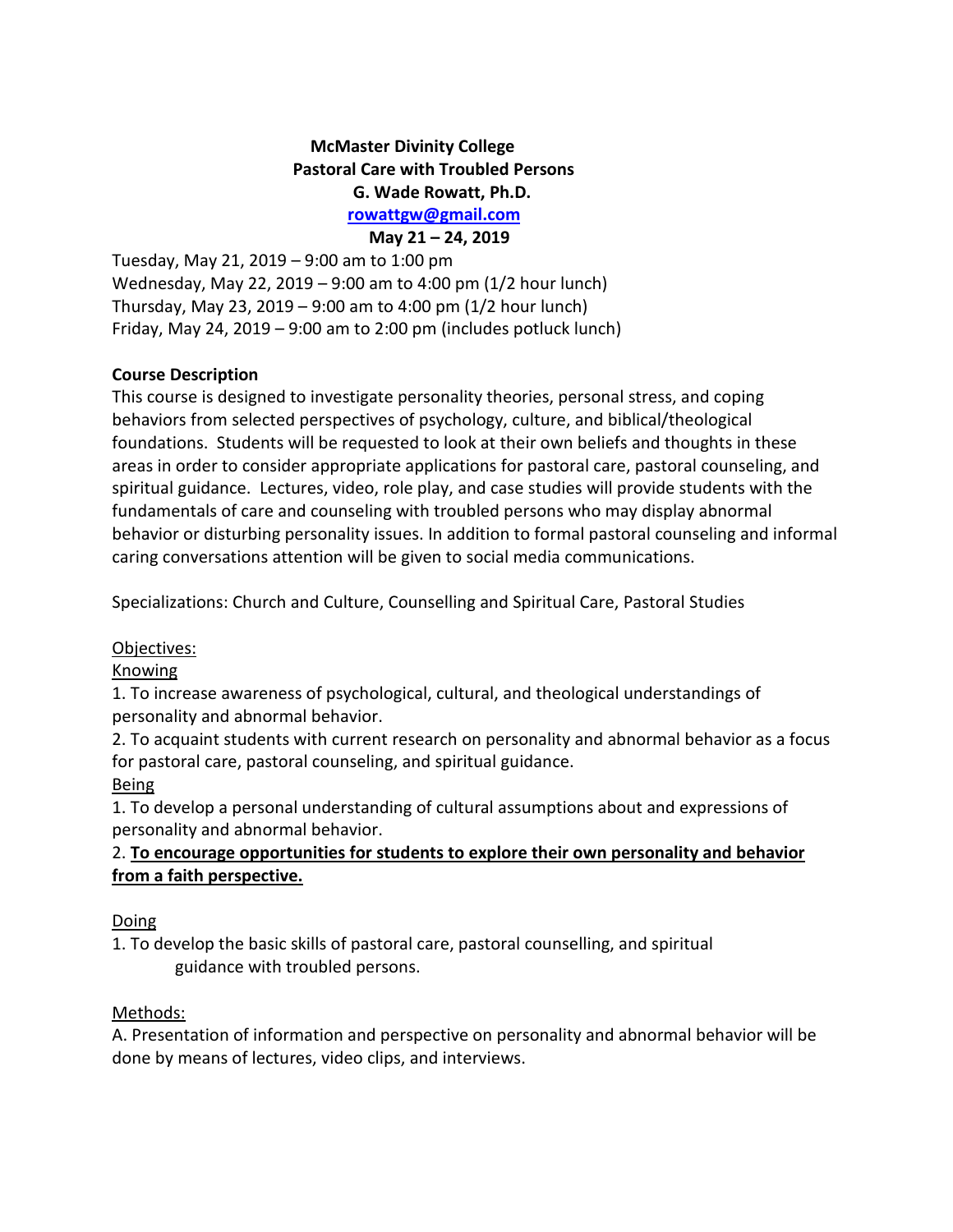B. Students form themselves into discussion groups of three to five persons each in order to thrash out their understanding of personality and abnormal behavior in relationship to family, cultural, and religious experience. Each student is to turn in a 5-10 page journal of their group observations, participation, and reflections.

C. Independent research will focus on one type of personality and/or abnormal behavior in one's family of origin for the past two generations.

D. Students will write a book reviews on the Wayne E. Oates, Care of Troublesome People or a selection from the bibliography if they have already read this text.

#### Required Texts

Oates, Wayne E., Care of Troublesome People **or** Behind the Mask

Waters, Sonia E., Addictions and Pastoral Care, 2019

Bernstein, Albert, Emotional Vampires

#### Requirements:

**A.** Share with each other in the class and the groups. A journal on your small group is due **the last day of class (**May 24, 2019). (25%) Include (1) your contributions to the topics, (2) your observations of others' input, (3) your key growth and learning from the group, and (4) your emotional reactions to the other cultures in this group.

**B.** Turn in a **book review** on Oates, Care of Troublesome People **or** Behind the Mask on the third day of class (**May 23, 2019**). (25%)

**C.** A **book review** on Bernstein, Emotional Vampires is due two weeks after class (June 10, 2019)**.** (25%)

**D.** The **independent reflection project** can be a summary of a theory of personality as it applies to the patterns in your own family. Include axioms that guided your family in dealing with these patterns. How has this impacted your life and/or your pastoral care and counseling? Due **four weeks after class** (June 24, 2019). (25%)

#### **Book Review Guidelines**

1. Give the Author, Title, and Publication Data. Provide a brief statement of who **the author** is and his or her **background** for writing this book.

2. State the **purpose** of the book and the **methodology** of the author.

#### 3. How well did the author **accomplish the stated purpose**?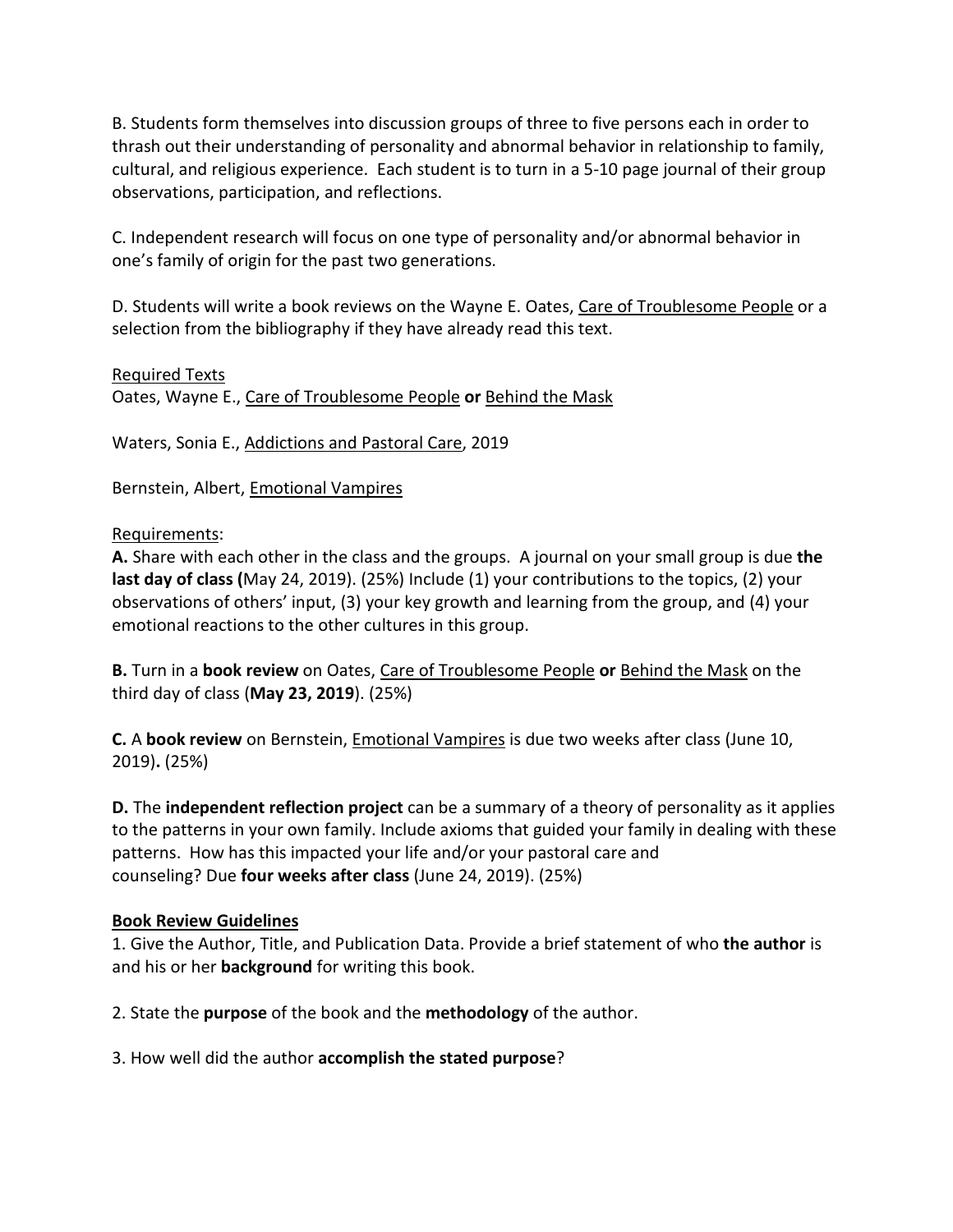4. **Summarize each chapter** in sentence form. Give **your brief understanding** of the main points.

## 5. What were the **strengths and weaknesses** of this book?

6. **How** would you hope to **use this** in your current and/or future ministry?

7. Would you **recommend** this book to others? **Who? Why?**

8. If you use other reviews, be clear about **giving credit** and citations Class Schedule:

## **May 21**

- 9:00 Introductions and Course Expectations
- 10:00 Understanding Pastoral Care, Pastoral Counseling, and Spiritual Guidance
- 11:00 Biblical, Theological and Cultural Foundations
- 12:00 Introductions to Discussion Labs

## **May 22**

- 9:00 Definitions of Basic personality terms
- 10:00 The Five Factor Model of Personality
- 1100 Clinical Disorders
- 12:00 Lunch
- 12:30 Care and Childhood and Adolescents Disorders
- 2:00 Care and Adult Issues
- 3:00 Discussion Labs

## **May 23**

- 9:00 Substance Related Disorders
- 10:00 Faith, 12 Steps, and Addictions
- 11:00 Care and Psychotic Disorders (Schizophrenia, Paranoid, Delusions)
- 12:00 Lunch
- 12:30 Care and Mood Disorders (Depression & Anxiety)
- 1:00 Care and Trouble with Eating, Sleep, and
- 2:00 Impulse Control Disorders
- 3:00 Discussion Labs

## **May 24**

- 9:00 Care and Personality Issues: Antisocial, Borderline,Histrionic, Narcissistic, Avoidant,
- 10:00 Dependent, and Obsessive Compulsive
- 11:00 Global Assessment of Functioning
- 12:00 Lunch
- 12:30 Referral Counseling and Records
- 1:00 Final Discussion Labs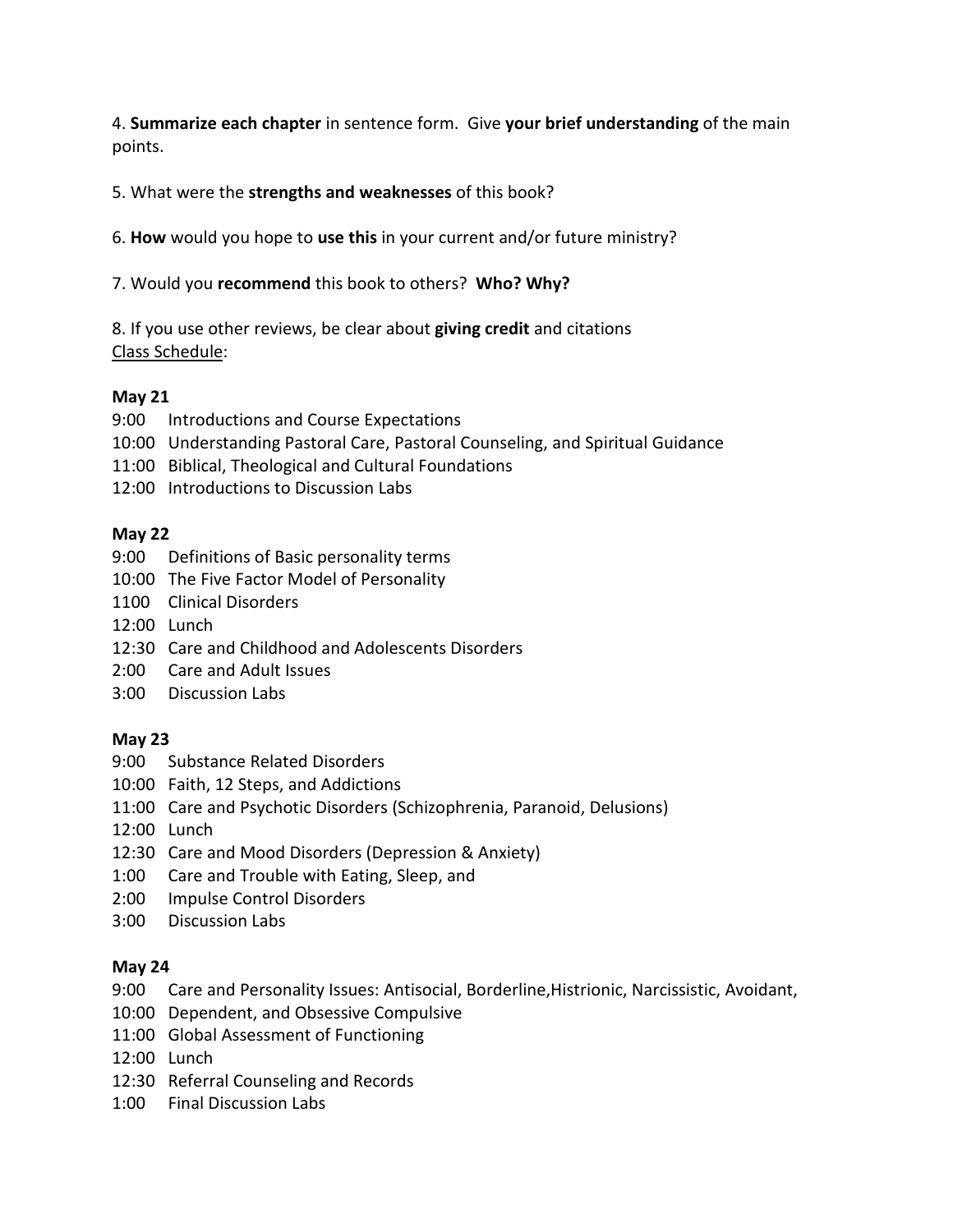#### **SELECTED BIBLIOGRAPHY**

American Psychiatric Association, Diagnostic and Statistical Manual of Mental Disorders, Fifth Edition, Text Revised, 2013.

Bell, John, How to Deal with Difficult and Aggressive People, 2004.

Bernstein, Albert, Emotional Vampires, 2002.

Bernstein, How to Deal with Emotionally Explosive People, 2002.

Belinki, et.al. Women's Ways of Knowing

Borchert, Gerald and Andrew D. Lester, Spiritual Dimensions of Pastoral Care, 1985.

Bosco, Monica, Never Good Enough, 1999.

Burns, David, Feeling Good: The New Mood Therapy. New York: William Marrow, 1980.

Clinebell, Howard, Basic Types of Pastoral Counseling, 1996.

Collie, Robert M. The Obsessive –Compulsive Disorder: Pastoral Care, 1999

Draffen, Carrie-Mason, 151 Quick Ideas to Deal with Difficult People, 2007.

Dunlap, Susan J., Counseling Depressed Women, 1997.

Ekman, Paul, Emotions Revealed, 2003

Fowler, James, Faith Development and Pastoral Care, 1987.

Godwin, Alan, How to Solve Your People Problems, 2008.

Hiltner, Seward and Lowell Colston. The Context of Pastoral Counseling, 1961.

Jackson, Walter, Codependency and the Christian Faith, 1987.

James, John W. and Frank Cherry, the Grief Recovery Handbook, 1988

Lepper, John, When Crises Comes Home, 1992

Lerner, Harriet, The Dance of Anger. New York: Harper Perennial, 1989.

Andrew D. Lester, The Angry Christian. Louisville: Westminster John Knox, 2004.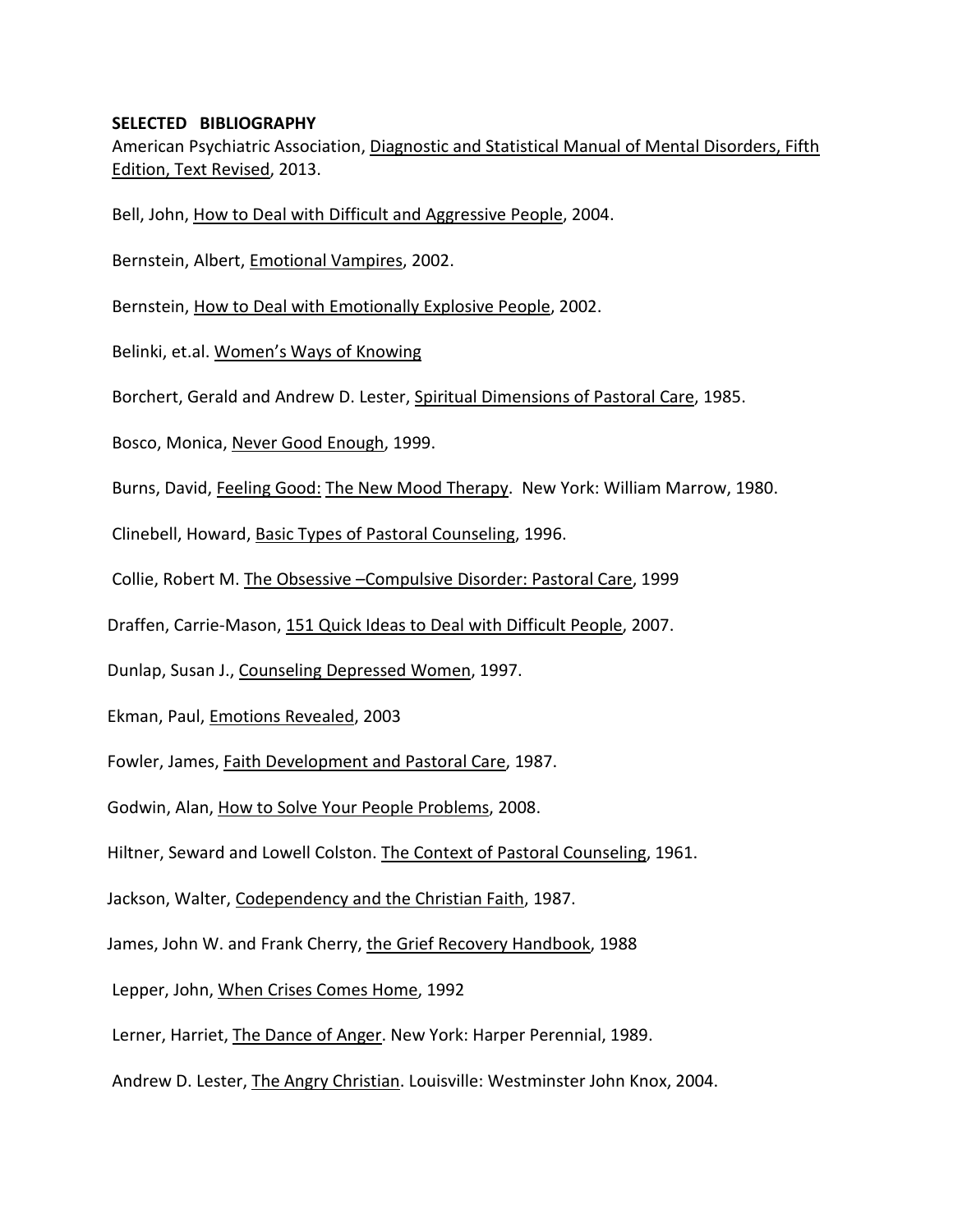Loder, James, The Transforming Moment

J. Thomas Meigs, "Maintaining a Good and Healthy Anger," Review and Expositor, Vol. 98, No.4, Fall, 2001, pp. 503-533.

Wayne E. Oates, Anxiety and the Christian Experience, Westminster Press, 1955.

Oates, Behind the Mask, 1987.

Oates, Christ and Selfhood, 1961.

Oates, Coping With Difficult People, Oates Institute, 2007.

Paloutzian, Raymond F., Handbook of the Psychology of Religion and Spirituality, 2005

Pargament, Kenneth, The Psychology of Religion and Coping, 2001

Patton, John, Pastoral Counseling: A Ministry of the Church, 1984.

\_\_\_\_\_\_\_, Pastoral Care, An Essential Guide, 2005

Pruyser, Paul W., The Minister as Diagnostician, 1976.

G. Wade Rowatt, Adolescents in Crises: A Guidebook for Parents, Teachers, Ministers, and Counselors, 2001.

Simmons, Paul, Faith and Health, 2007.

Smolin, Ann and John Guinan, Healing After the Suicide of a Loved One, 1993.

Stillion, Judith M. and Eugene E. McDowell, Suicide Across the Life Span, 1996.

Sue, David Wing and David Sue, Counseling the Culturally Diverse: Theory and Practice. 2013

Thornton, Edward, Being Transformed

Waters, Sonia E., Addictions and Pastoral Care, 2019

Wimberly, Edward P., Counseling African American Marriages and Families, 1997.

Jesse H. Wright and Monica R. Basco, Getting Your Life Back. New York: Simon and Schuster, 2001.

Wynn, J. C., Family Therapy in Pastoral Ministry, 1991.